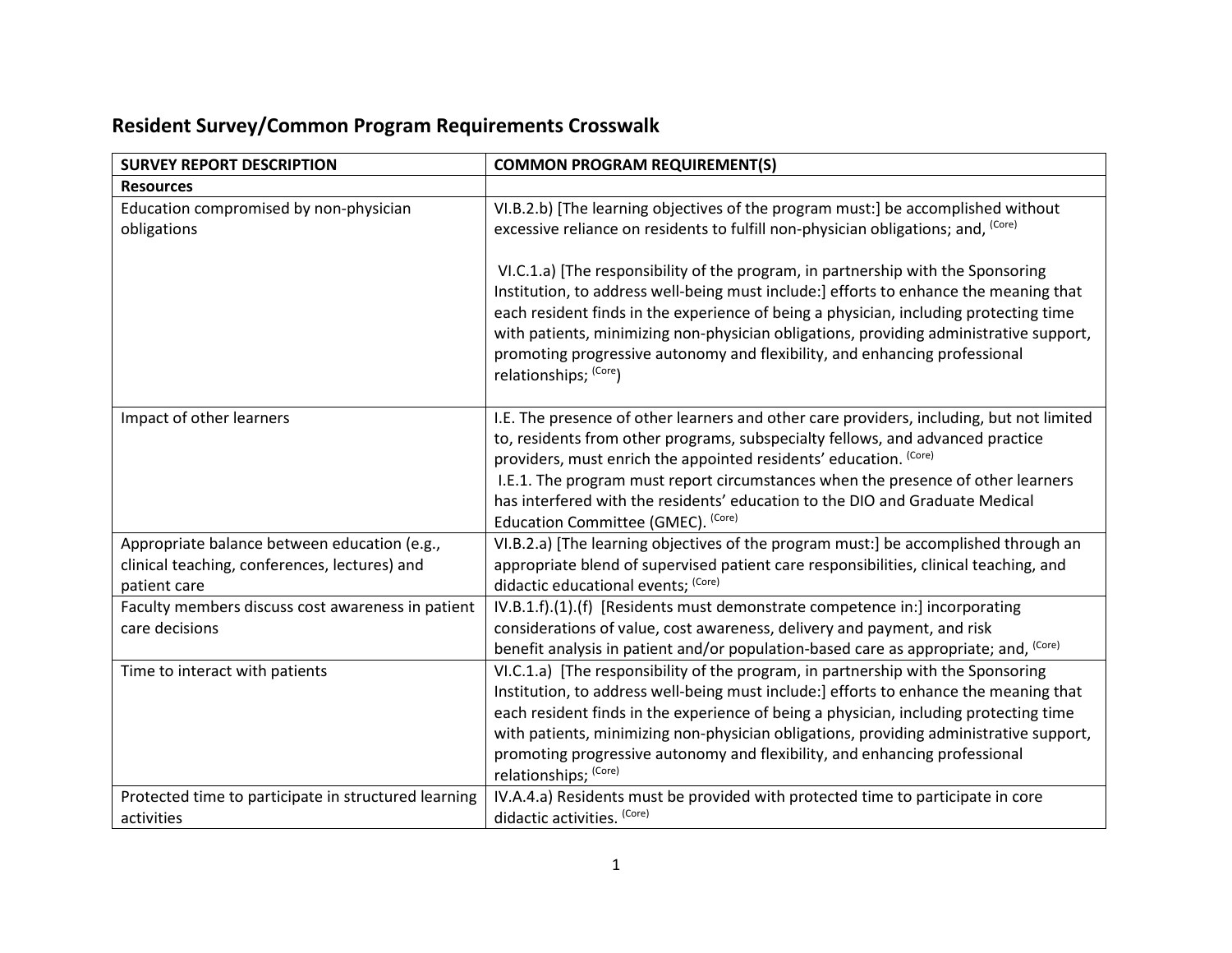| <b>SURVEY REPORT DESCRIPTION</b>                                                      | <b>COMMON PROGRAM REQUIREMENT(S)</b>                                                                                                                                                                                                                                                                                                                                                                                                |
|---------------------------------------------------------------------------------------|-------------------------------------------------------------------------------------------------------------------------------------------------------------------------------------------------------------------------------------------------------------------------------------------------------------------------------------------------------------------------------------------------------------------------------------|
| Able to access confidential mental health                                             | VI.C.1.d).(1) Residents must be given the opportunity to attend medical, mental                                                                                                                                                                                                                                                                                                                                                     |
| counseling or treatment                                                               | health, and dental care appointments, including those scheduled during their working<br>hours. (Core)                                                                                                                                                                                                                                                                                                                               |
|                                                                                       | VI.C.1.e).(3) The program, in partnership with its Sponsoring Institution, must: provide                                                                                                                                                                                                                                                                                                                                            |
|                                                                                       | access to confidential, affordable mental health assessment, counseling, and                                                                                                                                                                                                                                                                                                                                                        |
|                                                                                       | treatment, including access to urgent and emergent care 24 hours a day, seven days a<br>week. (Core)                                                                                                                                                                                                                                                                                                                                |
| Satisfied with safety and health conditions                                           | I.D.2.-I.D.2.e) The program, in partnership with its Sponsoring Institution, must ensure<br>healthy and safe learning and working environments that promote resident well-being<br>and provide for: (Core)                                                                                                                                                                                                                          |
|                                                                                       | I.D.2.a) access to food while on duty; $(Core)$                                                                                                                                                                                                                                                                                                                                                                                     |
|                                                                                       | I.D.2.b) safe, quiet, clean, and private sleep/rest facilities available and accessible for<br>residents with proximity appropriate for safe patient care; (Core)                                                                                                                                                                                                                                                                   |
|                                                                                       | I.D.2.c) clean and private facilities for lactation that have refrigeration capabilities,                                                                                                                                                                                                                                                                                                                                           |
|                                                                                       | with proximity appropriate for safe patient care; (Core)                                                                                                                                                                                                                                                                                                                                                                            |
|                                                                                       | I.D.2.d) security and safety measures appropriate to the participating site; and, (Core)                                                                                                                                                                                                                                                                                                                                            |
|                                                                                       | I.D.2.e) accommodations for residents with disabilities consistent with the Sponsoring<br>Institution's policy. (Core)                                                                                                                                                                                                                                                                                                              |
| Professionalism                                                                       |                                                                                                                                                                                                                                                                                                                                                                                                                                     |
| Residents/fellows encouraged to feel comfortable<br>calling supervisor with questions | VI.A.2.b).(1) The program must demonstrate that the appropriate level of supervision<br>in place for all residents is based on each resident's level of training and ability, as well<br>as patient complexity and acuity. Supervision may be exercised through a variety of<br>methods, as appropriate to the situation. (Core)<br>[The Review Committee may specify which activities require different levels of<br>supervision.] |
|                                                                                       | VI.A.2.e) Programs must set guidelines for circumstances and events in which<br>residents must communicate with the supervising faculty member(s). (Core)                                                                                                                                                                                                                                                                           |
|                                                                                       | VI.A.2.e).(1) Each resident must know the limits of their scope of authority, and the<br>circumstances under which the resident is permitted to act with conditional<br>independence. (Outcome)<br>may be exercised through a variety of methods, as appropriate to the situation. (Core)                                                                                                                                           |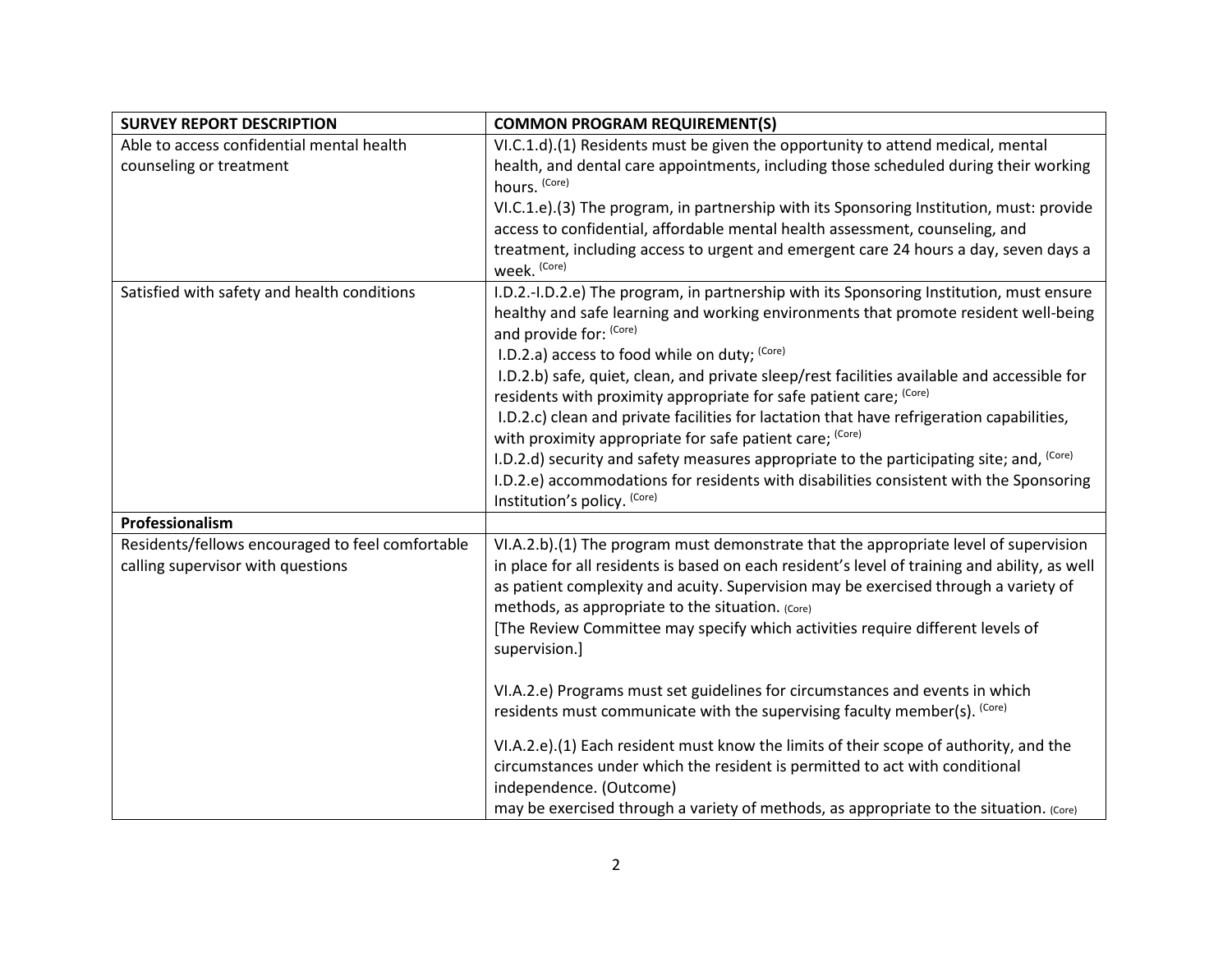| <b>SURVEY REPORT DESCRIPTION</b>                    | <b>COMMON PROGRAM REQUIREMENT(S)</b>                                                    |
|-----------------------------------------------------|-----------------------------------------------------------------------------------------|
|                                                     | [The Review Committee may specify which activities require different levels of          |
|                                                     | supervision.]                                                                           |
| Faculty members act professionally when teaching    | II.B.2.a) [Faculty members must:]be role models of professionalism; (Core)              |
| Faculty members act professionally when             | II.B.2.a) [Faculty members must:]be role models of professionalism; (Core)              |
| providing care                                      |                                                                                         |
| Process in place for confidential reporting of      | VI.B.7. Programs, in partnership with their Sponsoring Institutions, should have a      |
| unprofessional behavior                             | process for education of residents and faculty regarding unprofessional behavior and a  |
|                                                     | confidential process for reporting, investigating, and addressing such concerns. (Core) |
| Able to raise concerns without fear of intimidation | II.A.4.a).(10) [The program director must:] provide a learning and working              |
| or retaliation                                      | environment in which residents have the opportunity to raise concerns and provide       |
|                                                     | feedback in a confidential manner as appropriate, without fear of intimidation or       |
|                                                     | retaliation; (Core)                                                                     |
| Satisfied with process for dealing confidentially   | II.A.4.a).(10) [The program director must:] provide a learning and working              |
| with problems and concerns                          | environment in which residents have the opportunity to raise concerns and provide       |
|                                                     | feedback in a confidential manner as appropriate, without fear of intimidation or       |
|                                                     | retaliation; (Core)                                                                     |
|                                                     |                                                                                         |
|                                                     | VI.B.7. Programs, in partnership with their Sponsoring Institutions, should have a      |
|                                                     | process for education of residents and faculty regarding unprofessional behavior and a  |
|                                                     | confidential process for reporting, investigating, and addressing such concerns. (Core) |
| Experience or witnessed abuse (2020)                | VI.B.6 Programs, in partnership with their Sponsoring Institutions, must provide a      |
|                                                     | professional, equitable, respectful, and civil environment that is free from            |
| 2021:                                               | discrimination, sexual and other forms of harassment, mistreatment, abuse, or           |
| Personally experienced abuse, harassment,           | coercion of students, residents, faculty, and staff. (Core)                             |
| mistreatment, discrimination, or coercion           |                                                                                         |
| <b>AND</b>                                          |                                                                                         |
| Witnessed abuse, harassment, mistreatment,          |                                                                                         |
| discrimination, or coercion                         |                                                                                         |
| <b>Patient Safety and Teamwork</b>                  |                                                                                         |
| Information not lost during shift changes, patient  | Section VI.E.3 Transitions of Care                                                      |
| transfers, or the hand-over process                 | VI.E.3.a) Programs must design clinical assignments to optimize transitions in patient  |
|                                                     | care, including their safety, frequency, and structure. (Core)                          |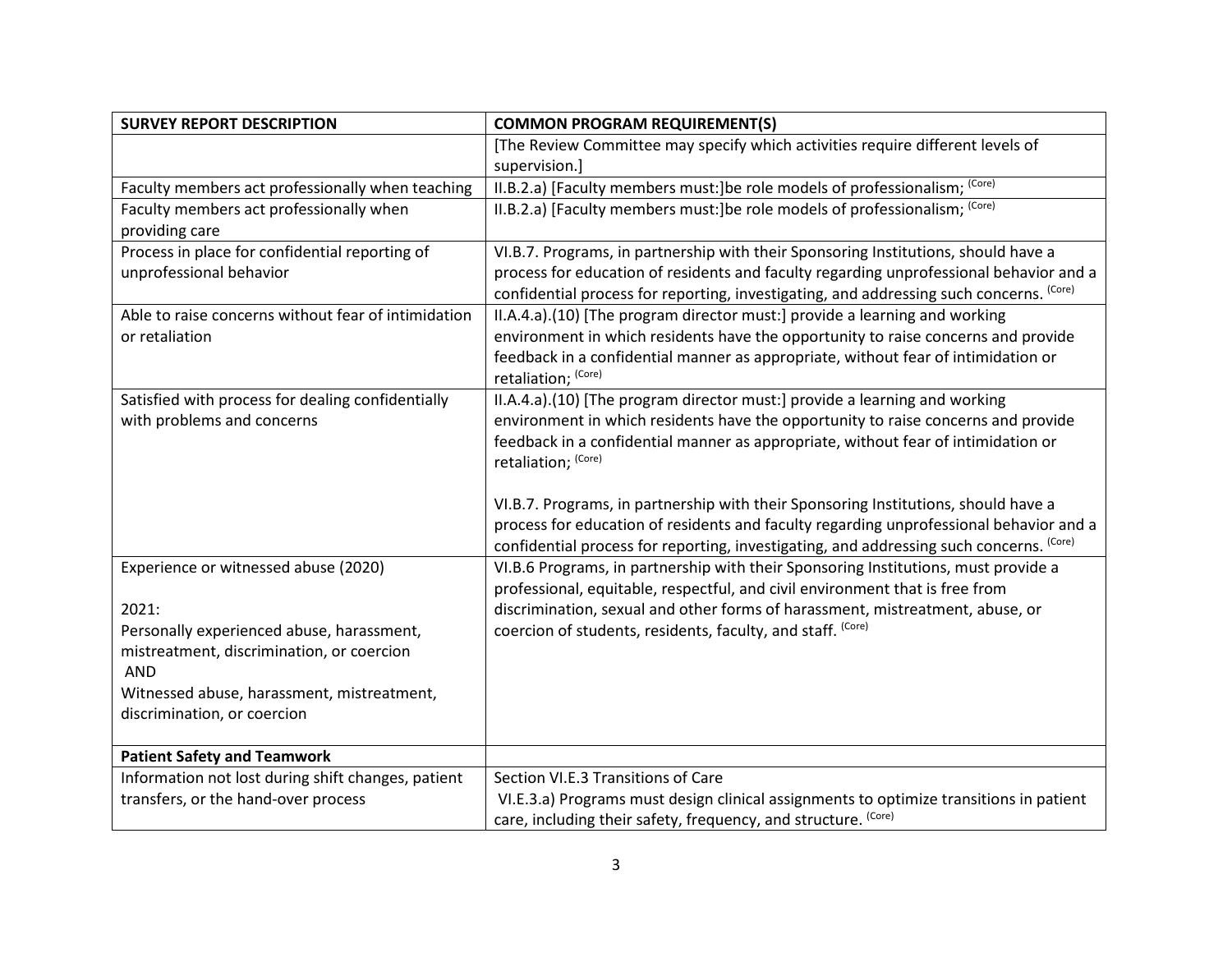| <b>SURVEY REPORT DESCRIPTION</b>                   | <b>COMMON PROGRAM REQUIREMENT(S)</b>                                                                                                      |
|----------------------------------------------------|-------------------------------------------------------------------------------------------------------------------------------------------|
|                                                    | VI.E.3.b) Programs, in partnership with their Sponsoring Institutions, must ensure and                                                    |
|                                                    | monitor effective, structured hand-over processes to facilitate both continuity of care                                                   |
|                                                    | and patient safety. (Core)                                                                                                                |
|                                                    | VI.E.3.c) Programs must ensure that residents are competent in communicating with<br>team members in the hand-over process. (Outcome)     |
|                                                    | VI.E.3.d) Programs and clinical sites must maintain and communicate schedules of                                                          |
|                                                    | attending physicians and residents currently responsible for care. (Core)                                                                 |
|                                                    | VI.E.3.e) Each program must ensure continuity of patient care, consistent with the                                                        |
|                                                    | program's policies and procedures referenced in VI.C.2-VI.C.2.b), in the event that a                                                     |
|                                                    | resident may be unable to perform their patient care responsibilities due to excessive<br>fatigue or illness, or family emergency. (Core) |
| Culture reinforces personal responsibility for     | VI.A.1.a).(1).(a) The program, its faculty, residents, and fellows must actively                                                          |
| patient safety                                     | participate in patient safety systems and contribute to a culture of safety. (Core)                                                       |
| Know how to report patient safety events           | VI.A.1.a).(3).(a).(ii) [Residents, fellows, faculty members, and other clinical staff                                                     |
|                                                    | members must:] know how to report patient safety events, including near misses, at                                                        |
|                                                    | the clinical site; and, (Core)                                                                                                            |
| Interprofessional teamwork skills modeled or       | VI.E.2. Residents must care for patients in an environment that maximizes                                                                 |
| taught                                             | communication. This must include the opportunity to work as a member of effective                                                         |
|                                                    | interprofessional teams that are appropriate to the delivery of care in the specialty<br>and larger health system. (Core)                 |
| Participate in adverse event investigation and     | VI.A.1.a).(3).(b) Residents must participate as team members in real and/or simulated                                                     |
| analysis                                           | interprofessional clinical patient safety activities, such as root cause analyses or other                                                |
|                                                    | activities that include analysis, as well as formulation and implementation of actions.<br>(Core)                                         |
| Process to transition patient care and clinical    | VI.E.3.e) Each program must ensure continuity of patient care, consistent with the                                                        |
| duties when fatigued                               | program's policies and procedures referenced in VI.C.2-VI.C.2.b), in the event that a                                                     |
|                                                    | resident may be unable to perform their patient care responsibilities due to excessive                                                    |
|                                                    | fatigue or illness, or family emergency. (Core)                                                                                           |
| <b>Faculty teaching and supervision</b>            |                                                                                                                                           |
| Faculty members interested in education            | II.B.2.c) [Faculty members must:] demonstrate a strong interest in the education of<br>residents; (Core)                                  |
| Faculty effectively creates environment of inquiry | Section IV.D.2. Faculty Scholarly Activity                                                                                                |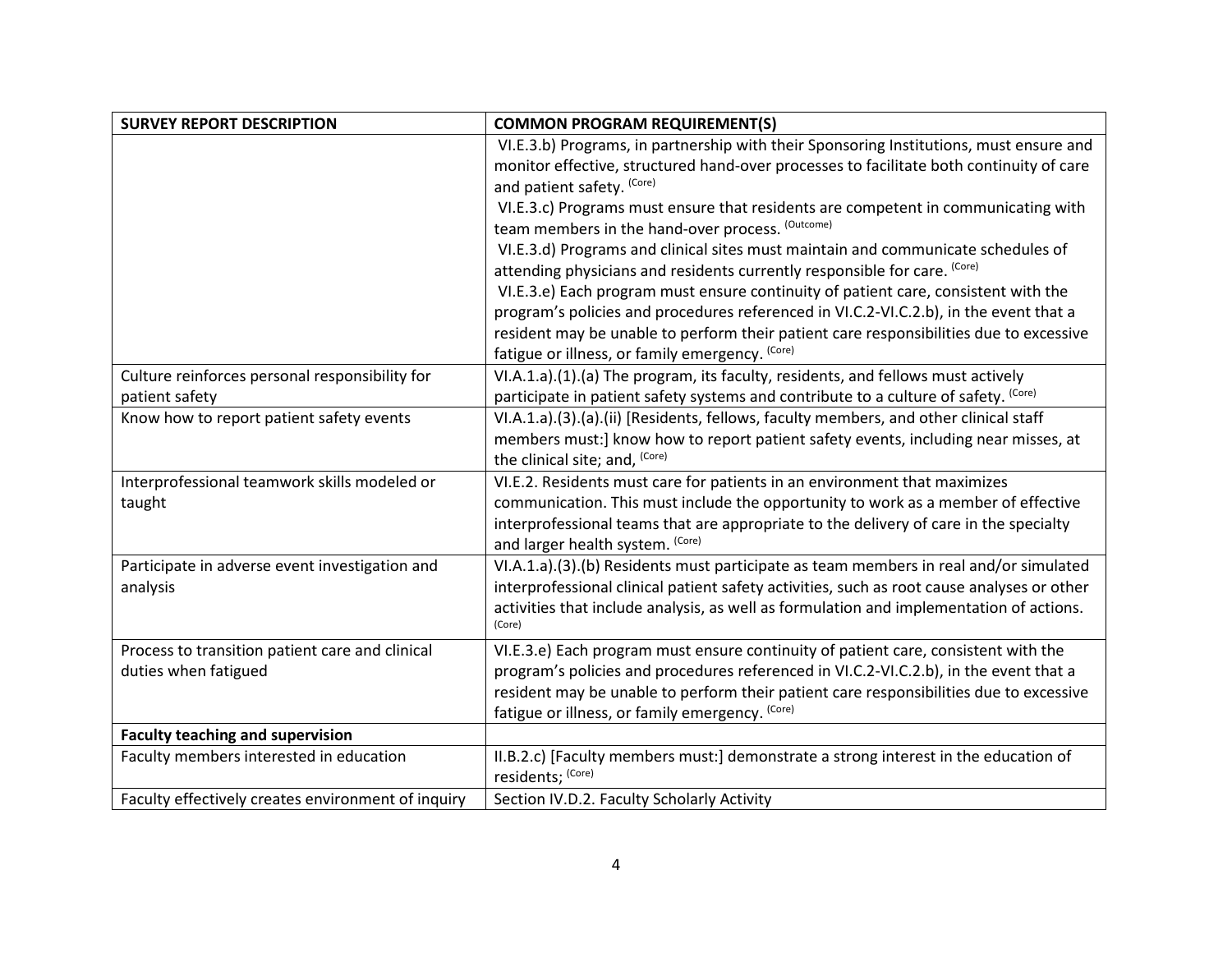| <b>SURVEY REPORT DESCRIPTION</b>                   | <b>COMMON PROGRAM REQUIREMENT(S)</b>                                                                       |
|----------------------------------------------------|------------------------------------------------------------------------------------------------------------|
|                                                    | IV.D.2.a) Among their scholarly activity, programs must demonstrate                                        |
|                                                    | accomplishments in at least three of the following domains: (Core)                                         |
|                                                    | • Research in basic science, education, translational science, patient care, or                            |
|                                                    | population health • Peer-reviewed grants • Quality improvement and/or patient                              |
|                                                    | safety initiatives • Systematic reviews, meta-analyses, review articles, chapters in                       |
|                                                    | medical textbooks, or case reports . Creation of curricula, evaluation tools, didactic                     |
|                                                    | educational activities, or electronic educational materials . Contribution to                              |
|                                                    | professional committees, educational organizations, or editorial boards • Innovations                      |
|                                                    | in education                                                                                               |
|                                                    | IV.D.2.b) The program must demonstrate dissemination of scholarly activity within                          |
|                                                    | and external to the program by the following methods:                                                      |
|                                                    | [Review Committee will choose to require either IV.D.2.b).(1) or both IV.D.2.b).(1) and                    |
|                                                    | IV.D.2.b).(2)]                                                                                             |
| Appropriate level of supervision                   | VI.A.2.b).(1) The program must demonstrate that the appropriate level of supervision                       |
|                                                    | in place for all residents is based on each resident's level of training and ability, as well              |
|                                                    | as patient complexity and acuity. Supervision may be exercised through a variety of                        |
|                                                    | methods, as appropriate to the situation. (Core)                                                           |
| Appropriate amount of teaching in all clinical and | II.B.2.d) [Faculty members must:] devote sufficient time to the educational program to                     |
| didactic activities                                | fulfill their supervisory and teaching responsibilities; (Core)                                            |
| Quality of teaching received in all clinical and   | II.B.2.d) [Faculty members must:] devote sufficient time to the educational program to                     |
| didactic activities                                | fulfill their supervisory and teaching responsibilities; (Core)                                            |
| Extent to which increasing clinical responsibility | VI.A.2.d)-VI.A.2.d).(3) The privilege of progressive authority and responsibility,                         |
| granted, based on resident's/fellow's training and | conditional independence, and a supervisory role in patient care delegated to each                         |
| ability                                            | resident must be assigned by the program director and faculty members. (Core)                              |
|                                                    | VI.A.2.d).(1) The program director must evaluate each resident's abilities based on                        |
|                                                    | specific criteria, guided by the Milestones. (Core)                                                        |
|                                                    | VI.A.2.d).(2) Faculty members functioning as supervising physicians must delegate                          |
|                                                    | portions of care to residents based on the needs of the patient and the skills of each<br>resident. (Core) |
|                                                    | VI.A.2.d).(3) Senior residents or fellows should serve in a supervisory role to junior                     |
|                                                    | residents in recognition of their progress toward independence, based on the needs of                      |
|                                                    | each patient and the skills of the individual resident or fellow. <sup>(Detail)</sup>                      |
| <b>Evaluation</b>                                  |                                                                                                            |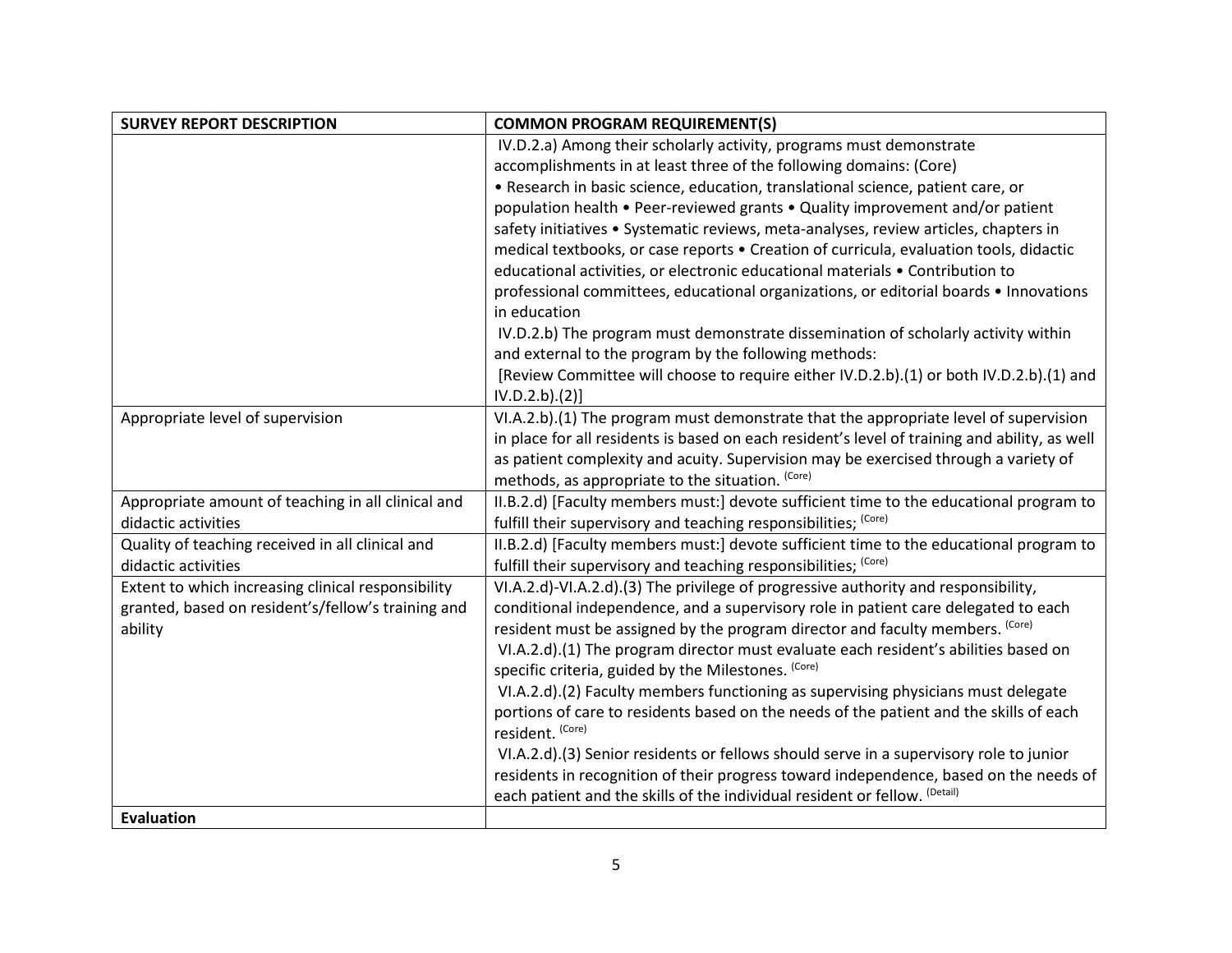| <b>SURVEY REPORT DESCRIPTION</b>                       | <b>COMMON PROGRAM REQUIREMENT(S)</b>                                                                          |
|--------------------------------------------------------|---------------------------------------------------------------------------------------------------------------|
| Access to performance evaluations                      | V.A.1.f) The evaluations of a resident's performance must be accessible for review by<br>the resident. (Core) |
| Opportunity to confidentially evaluate faculty         | V.B.1.) The program must have a process to evaluate each faculty member's                                     |
| members at least annually                              | performance as it relates to the educational program at least annually. (Core)                                |
|                                                        | V.B.1.b) This evaluation must include written, anonymous, and confidential                                    |
|                                                        | evaluations by the residents. (Core)                                                                          |
| Opportunity to confidentially evaluate program at      | V.C.1.c).(5).(g) [The Program Evaluation Committee should consider the following                              |
| least annually                                         | elements in its assessment of the program:                                                                    |
|                                                        | aggregate resident and faculty:] written evaluations of the program. (Core)                                   |
| Satisfied with faculty members' feedback               | V.A.1.a) Faculty members must directly observe, evaluate, and frequently provide                              |
|                                                        | feedback on resident performance during each rotation or similar educational                                  |
|                                                        | assignment. (Core)                                                                                            |
| <b>Educational Content</b>                             |                                                                                                               |
| Instruction on minimizing effects of sleep             | VI.D.1.b) [Programs must:] educate all faculty members and residents in alertness                             |
| deprivation                                            | management and fatigue mitigation processes; and, (Core)                                                      |
| Instruction on maintaining physical and emotional      | VI.C.1.e) [The responsibility of the program, in partnership with the Sponsoring                              |
| well-being                                             | Institution, to address well-being must include:] attention to resident and faculty                           |
|                                                        | member burnout, depression, and substance abuse. The program, in partnership with                             |
|                                                        | its Sponsoring Institution, must educate faculty members and residents in                                     |
|                                                        | identification of the symptoms of burnout, depression, and substance abuse, including                         |
|                                                        | means to assist those who experience these conditions. Residents and faculty                                  |
|                                                        | members must also be educated to recognize those symptoms in themselves and how                               |
|                                                        | to seek appropriate care. (Core)                                                                              |
| Instruction of scientific inquiry principles           | IV.D.1.c) The program must advance residents' knowledge and practice of the                                   |
|                                                        | scholarly approach to evidence-based patient care. (Core)                                                     |
| Education in assessing patient goals, e.g. end of life | IV.B.1.f).(2) Residents must learn to advocate for patients within the health care                            |
| care                                                   | system to achieve the patient's and family's care goals, including, when appropriate,                         |
|                                                        | endof-life goals. (Core)                                                                                      |
| Opportunities to participate in scholarly activities   | IV.D.3.a) Residents must participate in scholarship. (Core)                                                   |
| Program instruction in how to recognize the            |                                                                                                               |
| symptoms of and when to seek care regarding:           |                                                                                                               |
| Fatigue and sleep deprivation                          | VI.D. Fatigue Mitigation                                                                                      |
|                                                        | VI.D.1. Programs must:                                                                                        |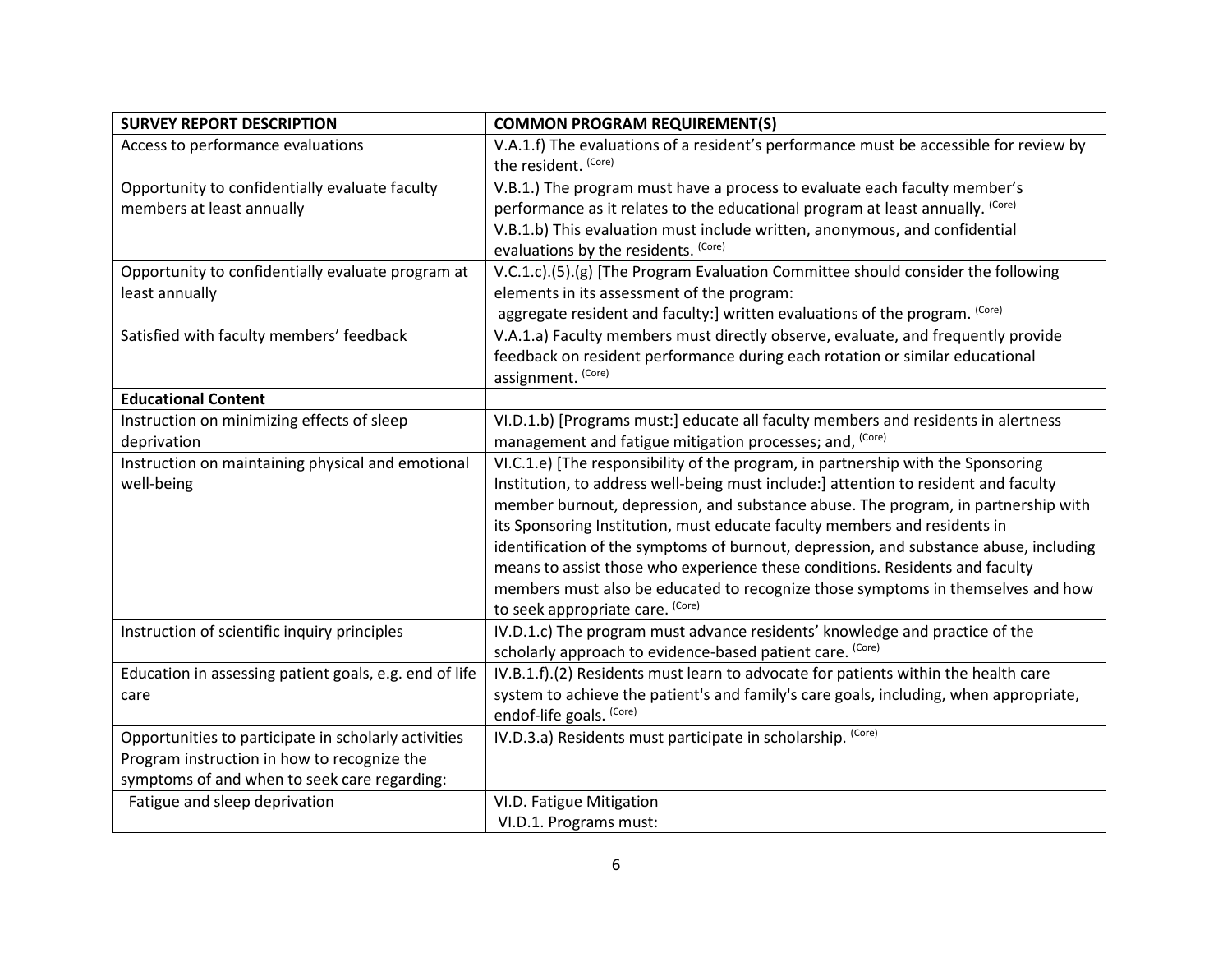| <b>SURVEY REPORT DESCRIPTION</b>                     | <b>COMMON PROGRAM REQUIREMENT(S)</b>                                                       |
|------------------------------------------------------|--------------------------------------------------------------------------------------------|
|                                                      | VI.D.1.a) educate all faculty members and residents to recognize the signs of fatigue      |
|                                                      | and sleep deprivation; (Core)                                                              |
|                                                      | VI.D.1.b) educate all faculty members and residents in alertness management and            |
|                                                      | fatigue mitigation processes; and, (Core)                                                  |
|                                                      | VI.D.1.c) encourage residents to use fatigue mitigation processes to manage the            |
|                                                      | potential negative effects of fatigue on patient care and learning. <sup>(Detail)</sup>    |
| Depression                                           | VI.C.1.e) [The responsibility of the program, in partnership with the Sponsoring           |
|                                                      | Institution, to address well-being must include:} attention to resident and faculty        |
|                                                      | member burnout, depression, and substance abuse. The program, in partnership with          |
|                                                      | its Sponsoring Institution, must educate faculty members and residents in                  |
|                                                      | identification of the symptoms of burnout, depression, and substance abuse, including      |
|                                                      | means to assist those who experience these conditions. Residents and faculty               |
|                                                      | members must also be educated to recognize those symptoms in themselves and how            |
|                                                      | to seek appropriate care. (Core)                                                           |
| <b>Burnout</b>                                       | VI.C.1.e) [The responsibility of the program, in partnership with the Sponsoring           |
|                                                      | Institution, to address well-being must include:} attention to resident and faculty        |
|                                                      | member burnout, depression, and substance abuse. The program, in partnership with          |
|                                                      | its Sponsoring Institution, must educate faculty members and residents in                  |
|                                                      | identification of the symptoms of burnout, depression, and substance abuse, including      |
|                                                      | means to assist those who experience these conditions. Residents and faculty               |
|                                                      | members must also be educated to recognize those symptoms in themselves and how            |
|                                                      | to seek appropriate care. (Core)                                                           |
| <b>Diversity and Inclusion</b>                       |                                                                                            |
| Preparation for interaction with diverse individuals | IV.B.1.a).(1).(e) [Residents must demonstrate competence in:] respect and                  |
|                                                      | responsiveness to diverse patient populations, including but not limited to diversity in   |
|                                                      | gender, age, culture, race, religion, disabilities, national origin, socioeconomic status, |
|                                                      | and sexual orientation; (Core)                                                             |
| Program fosters inclusive work environment           | I.C. The program, in partnership with its Sponsoring Institution, must engage in           |
|                                                      | practices that focus on mission-driven, ongoing, systematic recruitment and retention      |
|                                                      | of a diverse and inclusive workforce of residents, fellows (if present), faculty members,  |
|                                                      | senior administrative staff members, and other relevant members of its academic            |
|                                                      | community. (Core)                                                                          |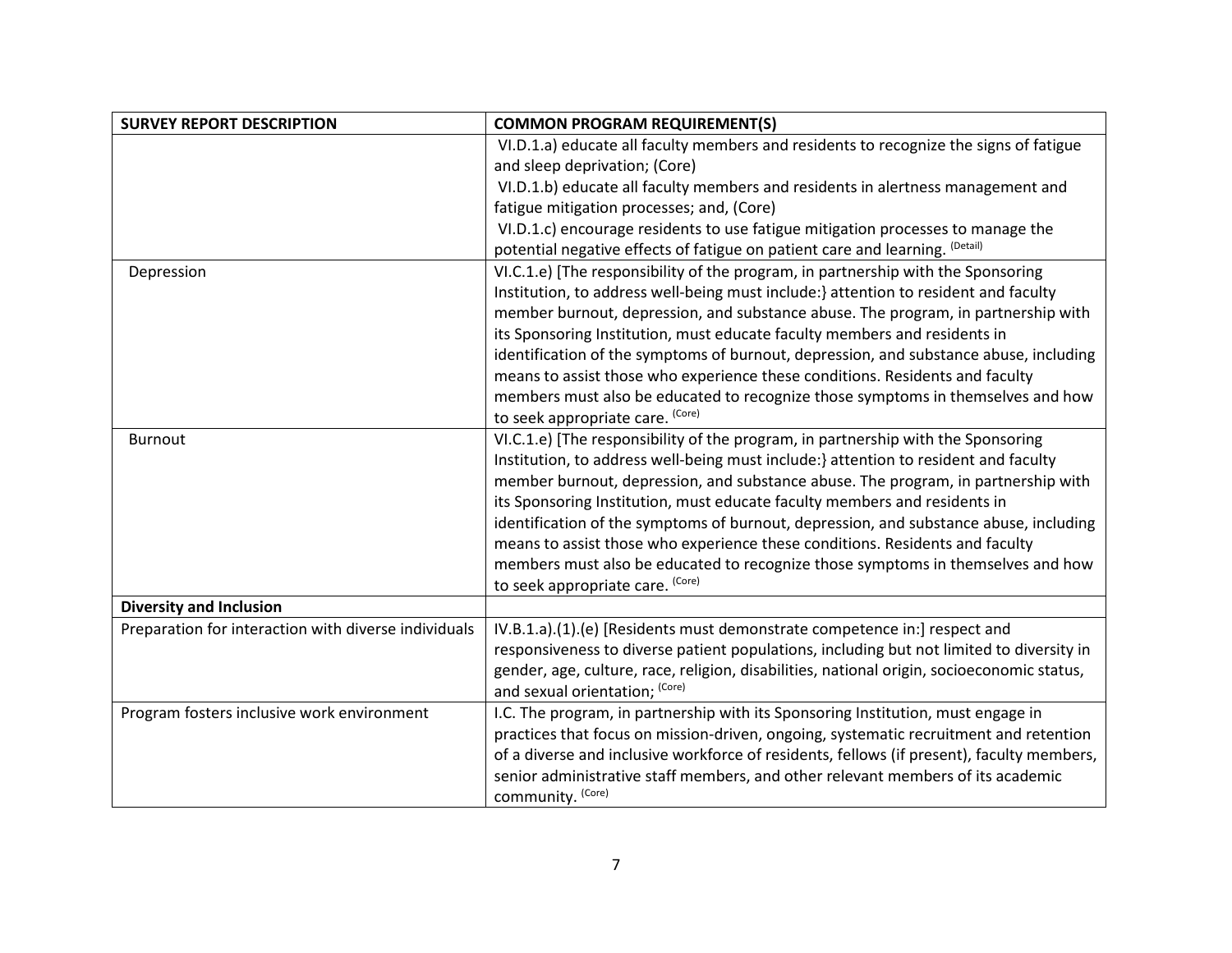| <b>SURVEY REPORT DESCRIPTION</b>                                                  | <b>COMMON PROGRAM REQUIREMENT(S)</b>                                                                                                                                                                                                                                                                                                                                                    |
|-----------------------------------------------------------------------------------|-----------------------------------------------------------------------------------------------------------------------------------------------------------------------------------------------------------------------------------------------------------------------------------------------------------------------------------------------------------------------------------------|
| Engagement in program's diverse resident/fellow<br>recruitment/retainment efforts | I.C. The program, in partnership with its Sponsoring Institution, must engage in<br>practices that focus on mission-driven, ongoing, systematic recruitment and retention<br>of a diverse and inclusive workforce of residents, fellows (if present), faculty members,<br>senior administrative staff members, and other relevant members of its academic<br>community. (Core)          |
| <b>Clinical Experience and Education</b>                                          |                                                                                                                                                                                                                                                                                                                                                                                         |
| 80-hour week (averaged over a four-week period)                                   | VI.F.1. Clinical and educational work hours must be limited to no more than 80 hours<br>per week, averaged over a four-week period, inclusive of all in-house clinical and<br>educational activities, clinical work done from home, and all moonlighting. (Core)                                                                                                                        |
| Four or more free days in 28-day period                                           | VI.F.2.d. Residents must be scheduled for a minimum of one day in seven free of<br>clinical work and required education (when averaged over four weeks). At-home call<br>cannot be assigned on these free days. (Core)                                                                                                                                                                  |
| Taken in-house call more than every third night                                   | VI.F.7. Residents must be scheduled for in-house call no more frequently than every<br>third night (when averaged over a four-week period). (Core)                                                                                                                                                                                                                                      |
| Less than 14 hours free after 24 hours of work                                    | VI.F.2.c. Residents must have at least 14 hours free of clinical work and education after<br>24 hours of in-house call. (Core)                                                                                                                                                                                                                                                          |
| More than 28 consecutive hours work                                               | VI.F.3.a)-VI.F.3.a).(1) Clinical and educational work periods for residents must not<br>exceed 24 hours of continuous scheduled clinical assignments. (Core)<br>VI.F.3.a).(1) Up to four hours of additional time may be used for activities related to<br>patient safety, such as providing effective transitions of care, and/or resident<br>education. (Core)                        |
| Additional responsibilities after 24 consecutive<br>hours of work                 | VI.f.3.A).(1).(a) Additional patient care responsibilities must not be assigned to a<br>resident during this time. (Core)                                                                                                                                                                                                                                                               |
| Adequately manage patient care within 80 hours                                    | VI.B.2.c) [The learning objectives of the program must:] ensure manageable patient<br>acre responsibilities. (Core)<br>VI.F.1. Clinical and educational work hours must be limited to no more than 80 hours<br>per week, averaged over a four-week period, inclusive of all in-house clinical and<br>educational activities, clinical work done from home, and all moonlighting. (Core) |
| Pressured to work more than 80 hours                                              | VI.F.4.A) In rare circumstances, after handing off all other responsibilities, a resident,<br>on their own initiative, may elect to remain or return to the clinical site in the<br>following circumstances:                                                                                                                                                                            |